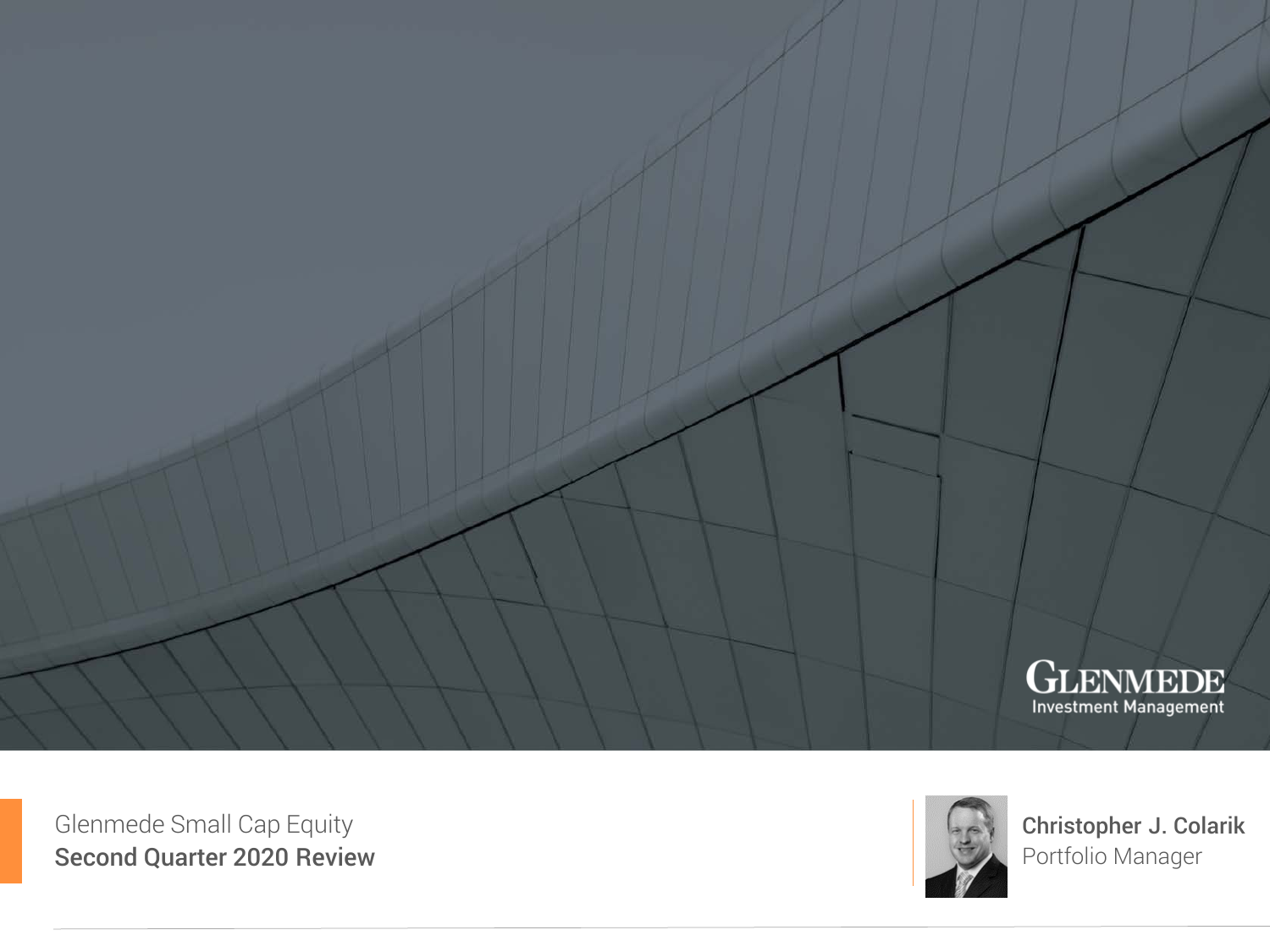Equity market review: Russell Index style performance

## Second Quarter 2020



### Source: FactSet

All information is as of 6/30/2020, unless otherwise noted, and is subject to change. Investing involves risk. The views expressed represent the opinions of GIM's portfolio managers. In addition, the views are not intended as a recommendation of any sector or product. Past performance is not indicative of future performance. You cannot invest directly in an Index. See Additional Disclosures at the end of this document. For Institutional Investor Use Only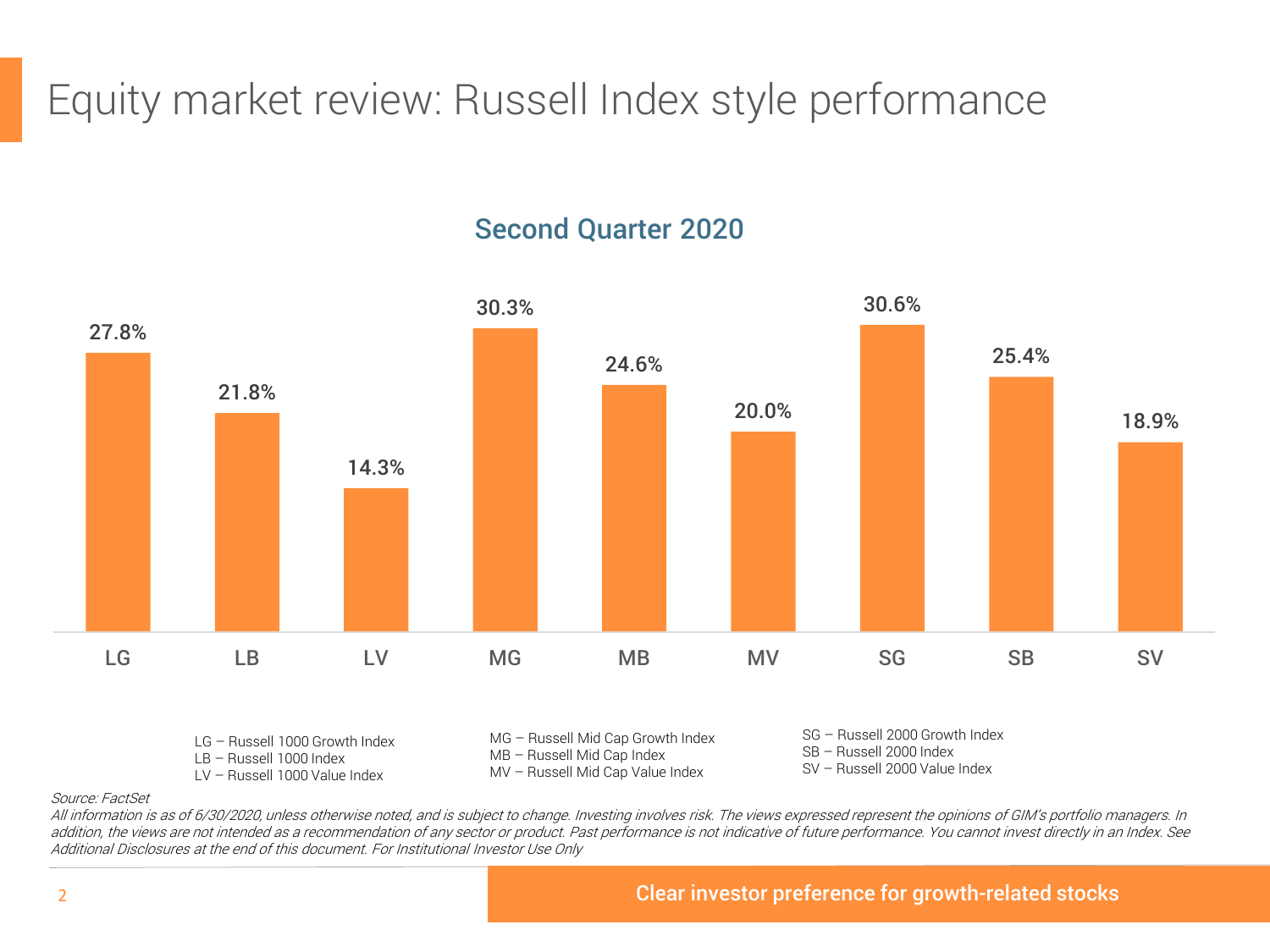# Russell 2000 Index bounces back after worst quarter in history

# Summary performance (%)

As of June 30, 2020

|                                          | 2Q20 (%) | $YTD$ $(*)$ |
|------------------------------------------|----------|-------------|
| <b>Glenmede Small Cap Equity (gross)</b> | 28.3     | $-16.7$     |
| <b>Glenmede Small Cap Equity (net)</b>   | 28.0     | $-17.1$     |
| <b>Russell 2000 Index</b>                | 254      | $-13.0$     |
| Excess return (gross)                    | 2.9      | $-3.7$      |

Source: FactSet. Returns shown are gross of fees.

All data as of 6/30/2020, unless otherwise noted. This represents past performance which is not indicative of future results. As with all investments, loss is possible. See Additional Disclosures at the end of this document. For Institutional Investor Use Only.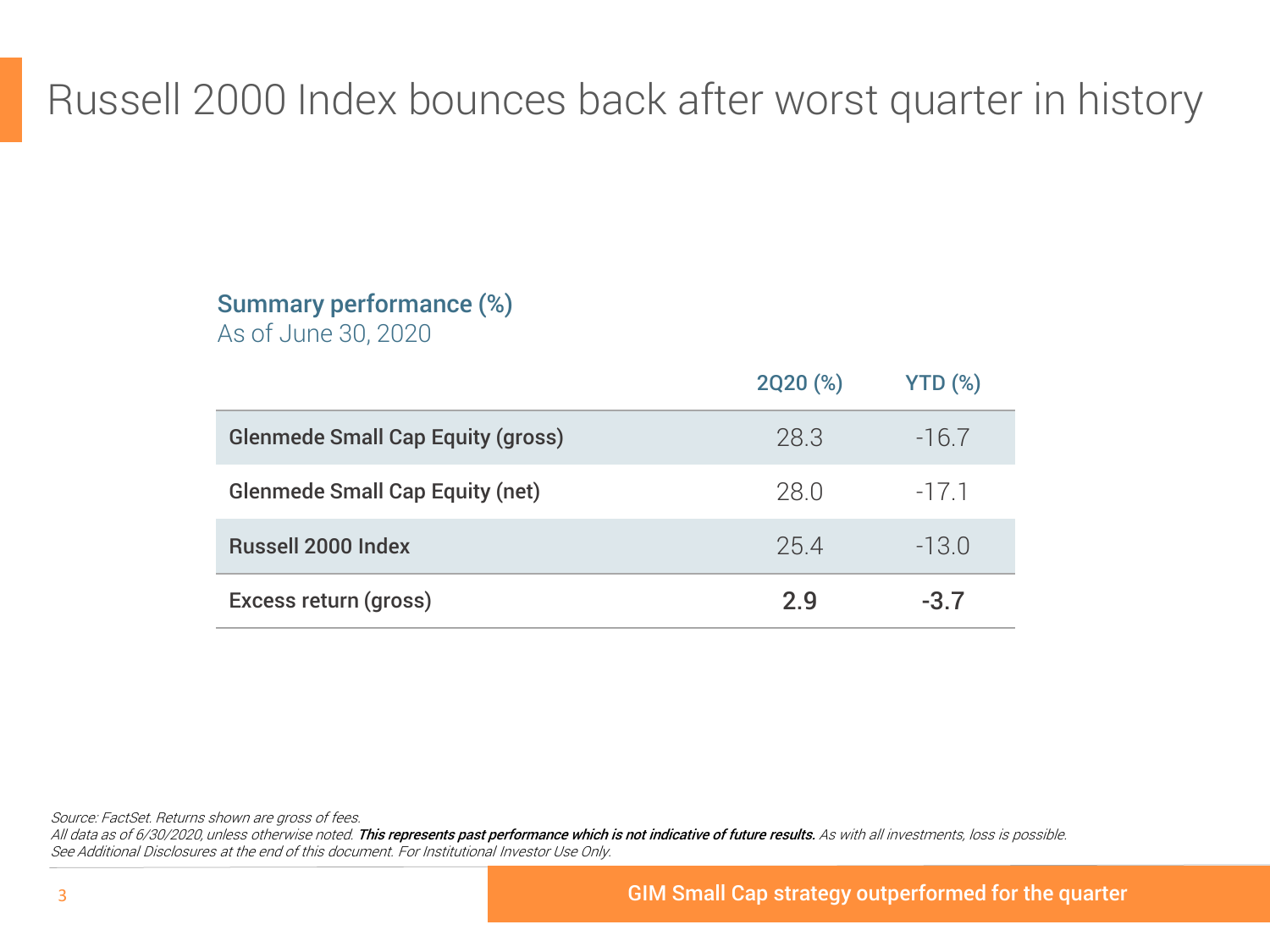If it's the start of a new bull market then small-caps could lead

## Small Cap Down Quarters Followed by Up Quarters

(Since 1940)

### Bull Markets in Perspective

(Small/Large Relative Index, Monthly)

| Quarter*      | 2 Qtrs.<br><b>Prior</b> | 1 Qtr.<br><b>Prior</b> | Fwd Qtr. | Fwd Yr. |
|---------------|-------------------------|------------------------|----------|---------|
| Sep-40        | $-21.7$                 | 12.0                   | 3.8      | 12.1    |
| Sep-70        | $-29.9$                 | 28.4                   | 6.0      | 23.2    |
| Mar-88        | $-29.1$                 | 19.1                   | 6.6      | 13.1    |
| Dec-98        | $-20.1$                 | 16.3                   | $-5.4$   | 21.3    |
| Dec-01        | $-20.8$                 | 21.1                   | 4.0      | $-20.5$ |
| Dec-11        | $-21.9$                 | 15.5                   | 12.4     | 16.3    |
| Mar-19        | $-20.2$                 | 14.6                   | 2.1      | $-24.0$ |
| Jun-20        | $-30.6$                 | 25.4                   |          |         |
| Average       |                         |                        | 4.2      | 5.9     |
| <b>Median</b> |                         |                        | 4.0      | 13.1    |
| % Positive    |                         |                        | 86%      | 71%     |

# Small Cap Absolute Return

1.25



\*Quarters which suffered a 20%+ drawdown immediately followed by a gain of >10%.

Source: Feury Research Partners, FactSet, CRSP - \*Include bull markets started in 1938, 1949, 1962, 1970, 1974, 1982, 1990, 2003, and 2009 Small Caps are represented by the Russell 2000 Index starting in 1978 and before that represents performance of CRSP deciles 6-8.

All information is as of 6/30/2020, unless otherwise noted, and is subject to change. The views expressed represent the opinions of GIM's portfolio managers. Past performance is not indicative of future results. Investing involves risk and as with all investments, loss is possible You cannot invest directly in an index. See Additional Disclosures at the end of this document. For Institutional Investor Use Only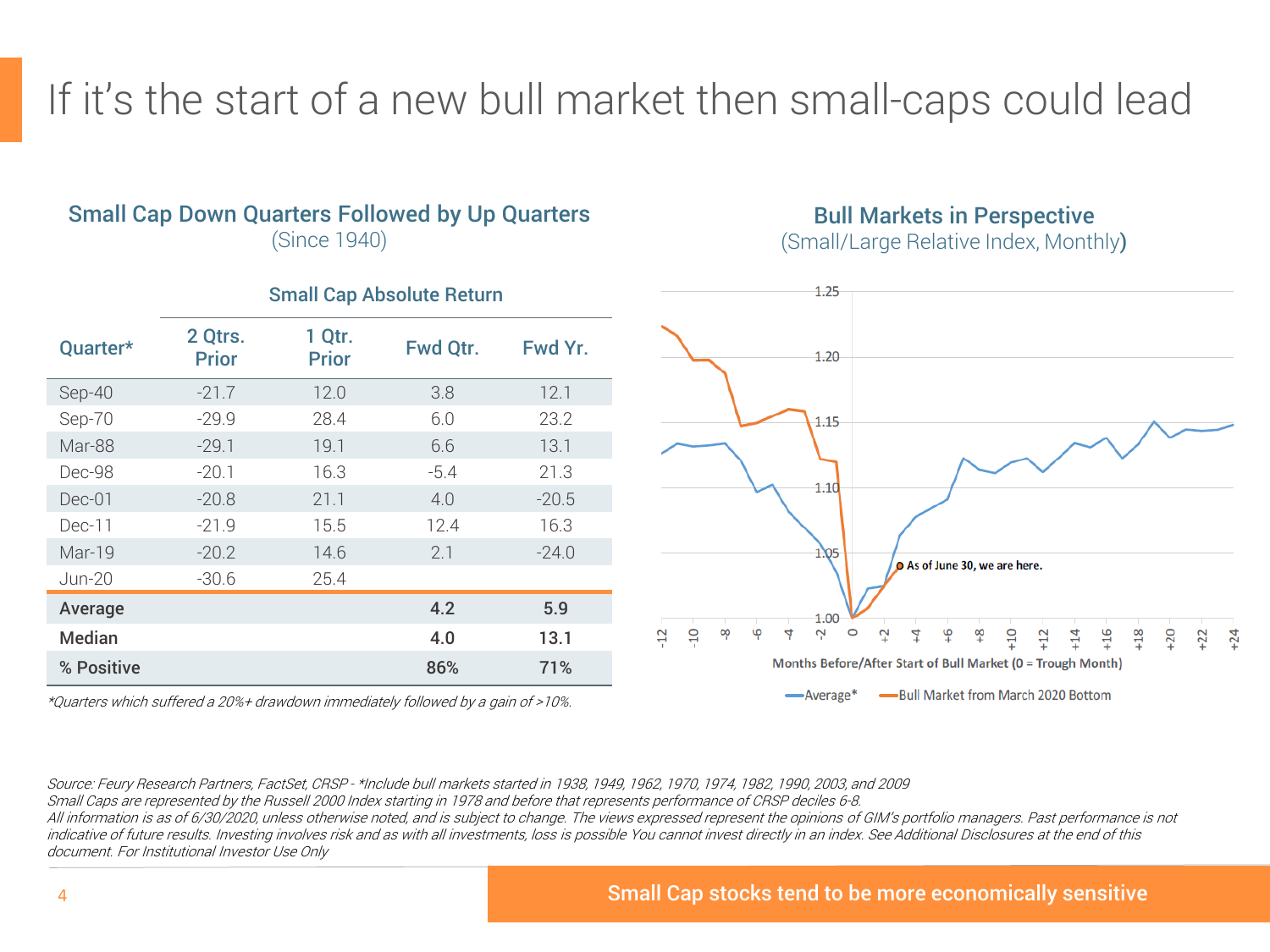# Growth stocks have led the current market cycle



Sources: FactSet and Glenmede Investment Management LP

All data as of 6/30/2020, unless otherwise noted. The views expressed represent the opinions of the portfolio managers. There can be no assurance that the same factors would result in the same decisions being made in the future. Past performance is not indicative of future performance. For Institutional Investor Use Only.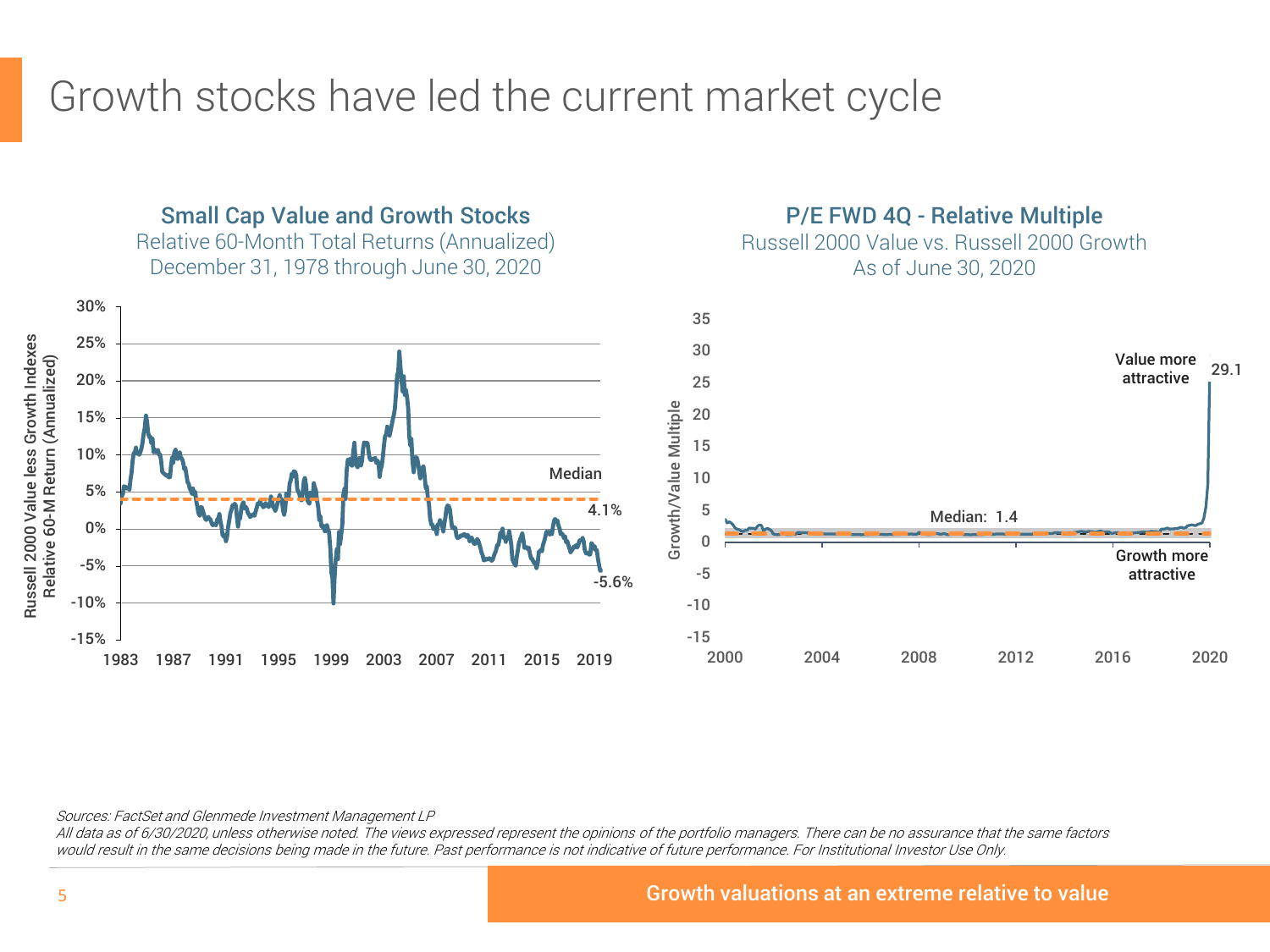# Portfolio details

## Sector group diversification (%)



| <b>Top ten holdings</b>             | % Weight |
|-------------------------------------|----------|
| Horizon Therapeutics Public Limited |          |
| Company                             | 2.4      |
| Atlas Air Worldwide Holdings, Inc.  | 2.0      |
| Ciena Corporation                   | 1.9      |
| Penn National Gaming, Inc.          | 1.8      |
| <b>Rexnord Corporation</b>          | 1.8      |
| Entegris, Inc.                      | 1.7      |
| SPS Commerce, Inc.                  | 1.7      |
| Energizer Holdings Inc.             | 1.7      |
| II-VI Incorporated                  | 1.7      |
| Western Alliance Bancorp            | 1.7      |
| <b>Total</b>                        | 18.5     |

| <b>Market cap</b><br>distribution | <b>Glenmede</b><br><b>Small Cap %</b> | <b>Russell</b><br>2000 % |
|-----------------------------------|---------------------------------------|--------------------------|
| $>$ \$3.0 B                       | 39.2                                  | 25.3                     |
| $$1.5 B - $3.0 B$                 | 45 O                                  | 35.4                     |
| $$500 M - $1.5 B$                 | 15.8                                  | 296                      |
| $<$ \$500 M                       | ΩO                                    | 9 7                      |

### Source: FactSet

All data as of 6/30/2020, unless otherwise noted. This represents past performance which is not indicative of future results. Securities mentioned are for informational purposes only and do not represent a recommendation or an offer to buy, hold or sell any securities, or all of the securities held in client portfolios. As with all investments, loss is possible. See Additional Disclosures at the end of this document. For Institutional Investor Use Only.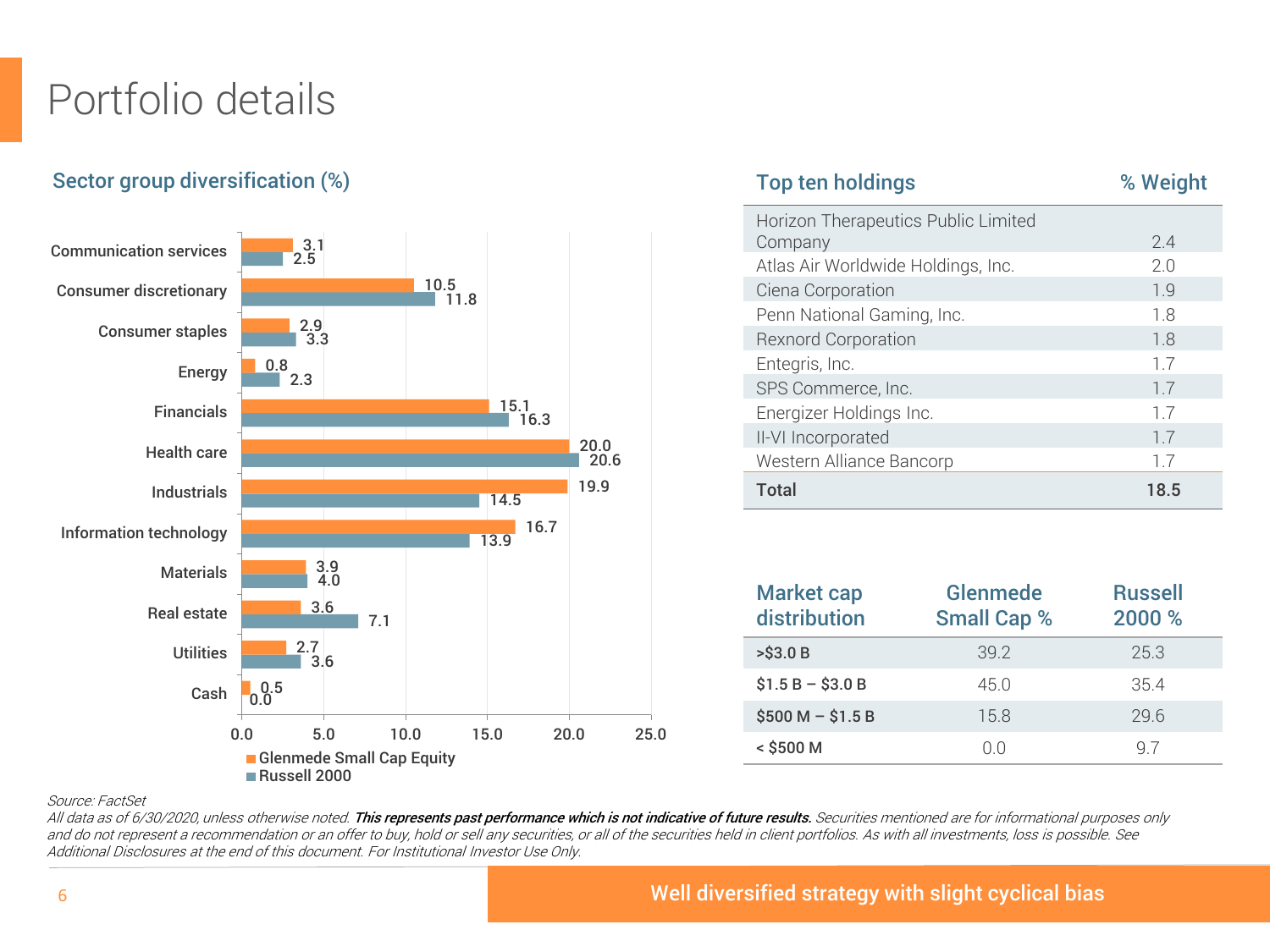# Characteristics aligned with strategy objective

|                                          | <b>Small Cap Equity</b> | <b>Russell 2000</b> |
|------------------------------------------|-------------------------|---------------------|
| <b>Price/Earnings (NTM)</b>              | 20.7                    | 80.5                |
| <b>Price/Earnings FY2</b>                | 15.5                    | 27.7                |
| <b>FY2/FY1 Earnings Growth (%)</b>       | 13.6                    | 19.2                |
| <b>PEG Ratio</b>                         | 1.5                     | 4.2                 |
| Return on Equity (%)                     | 7.3                     | 0.0                 |
| <b>Price/Book</b>                        | 1.7                     | 1.7                 |
| Dividend Yield (%)                       | 1.2                     | 1.4                 |
| <b>Weighted Average Market Cap (mil)</b> | \$3,073                 | \$2,071             |

Source: FactSet

All data as of 6/30/2020, unless otherwise noted. This represents past performance which is not indicative of future results. As with all investments, loss is possible. See Additional Disclosures at the end of this document. For Institutional Investor Use Only.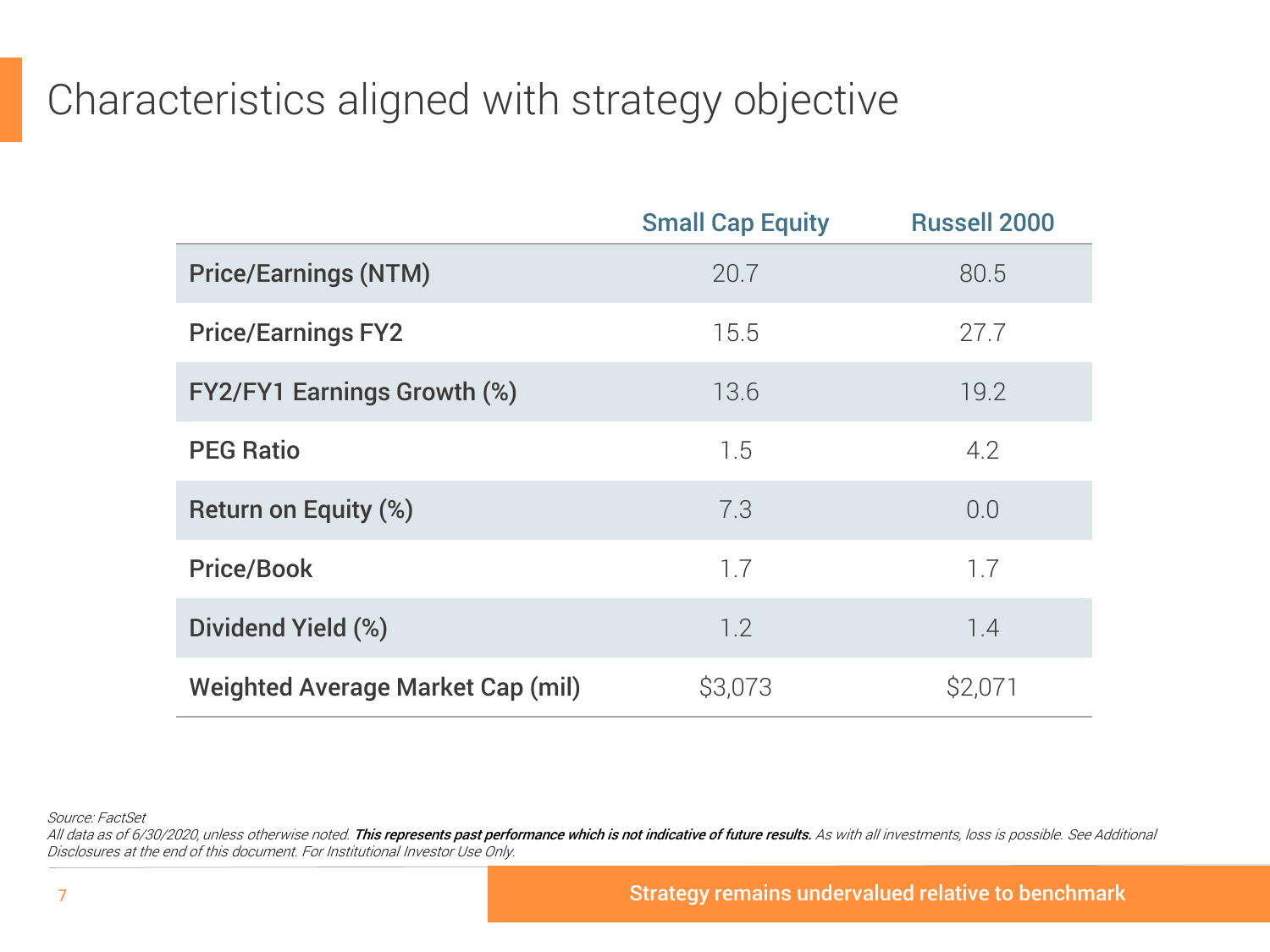# Strategy at historic relative lows



Small Cap Equity vs. Russell 2000 Index

P/E NTM (incl neg values)

Sources: FactSet and Glenmede Investment Management LP

All data as of 6/30/2020, unless otherwise noted. The views expressed represent the opinions of the portfolio managers. There can be no assurance that the same factors would result in the same decisions being made in the future. Past performance is not indicative of future performance. For Institutional Investor Use Only.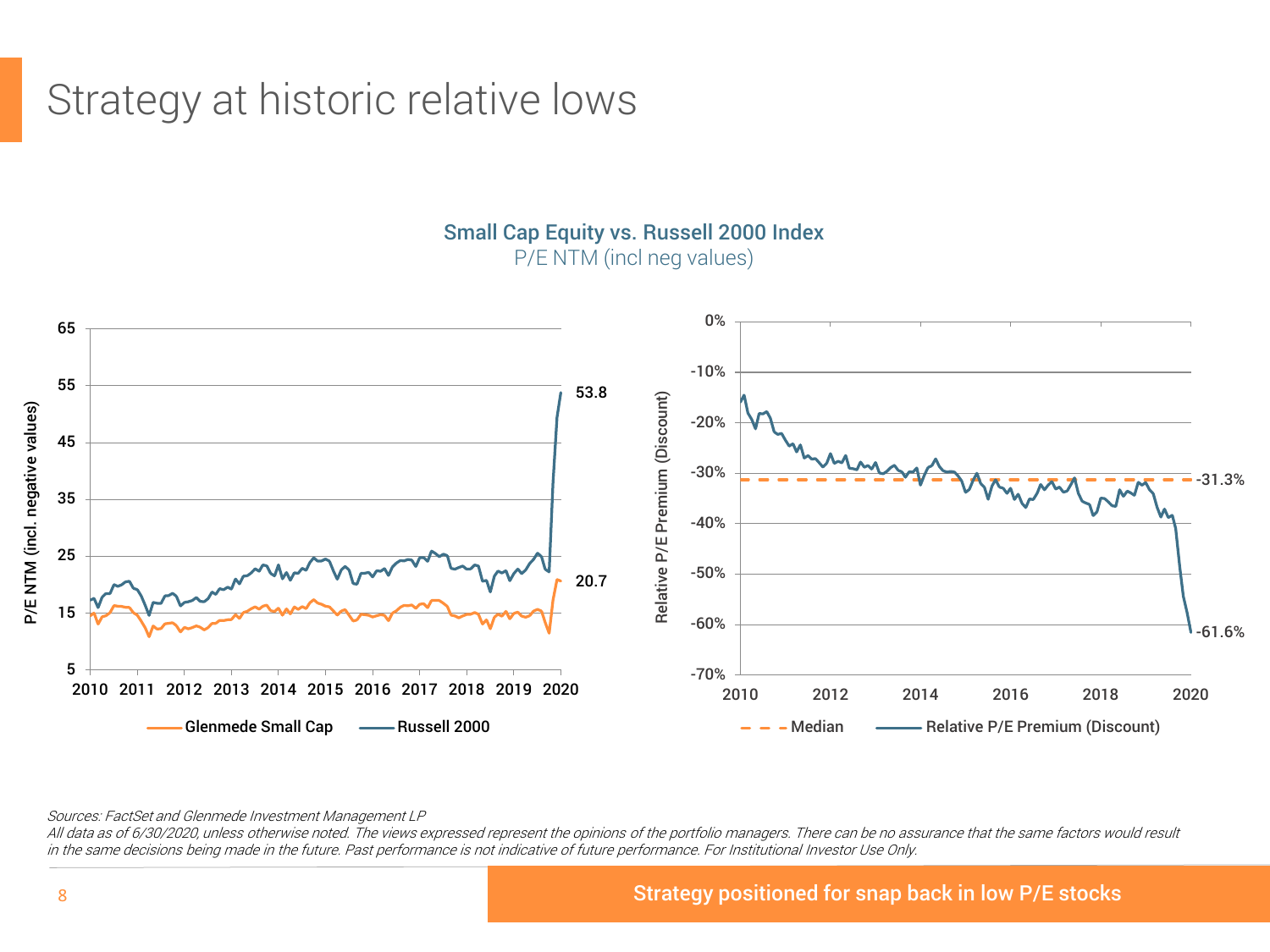# Team contacts

## Platforms and Sub-Advisory

Jeffrey W. Coron, CIMA Director of Intermediary Distribution Direct: 215-419-6627 Email: jeffrey.coron@glenmede.com

## Institutions and Consultants

Samantha Lowry, CSRIC™ Director of Institutional Markets Direct: 215-419-6741 Email: samantha.lowry@glenmede.com

## Client Service

Kent E. Weaver, CFA Director of Sales and Client Service Direct: 215-419-6687 Email: kent.weaver@glenmede.com

## Advisors

### **Northeast**

Michael Goold, CIMA Business Development Officer Direct: 215-419-6903 Email: michael.goold@glenmede.com

### Southeast and Midwest

Jason Laird Business Development Officer Direct: 215-419-6902 Email: jason.laird@glenmede.com

### West and Southwest

Kevin Heckman, CFA Business Development Officer Direct: 215-419-6193 Email: kevin.heckman@glenmede.com

Jarrett Naiden, CIMA Business Development Associate Direct: 215-419-6793 Email: jarrett.naiden@glenmede.com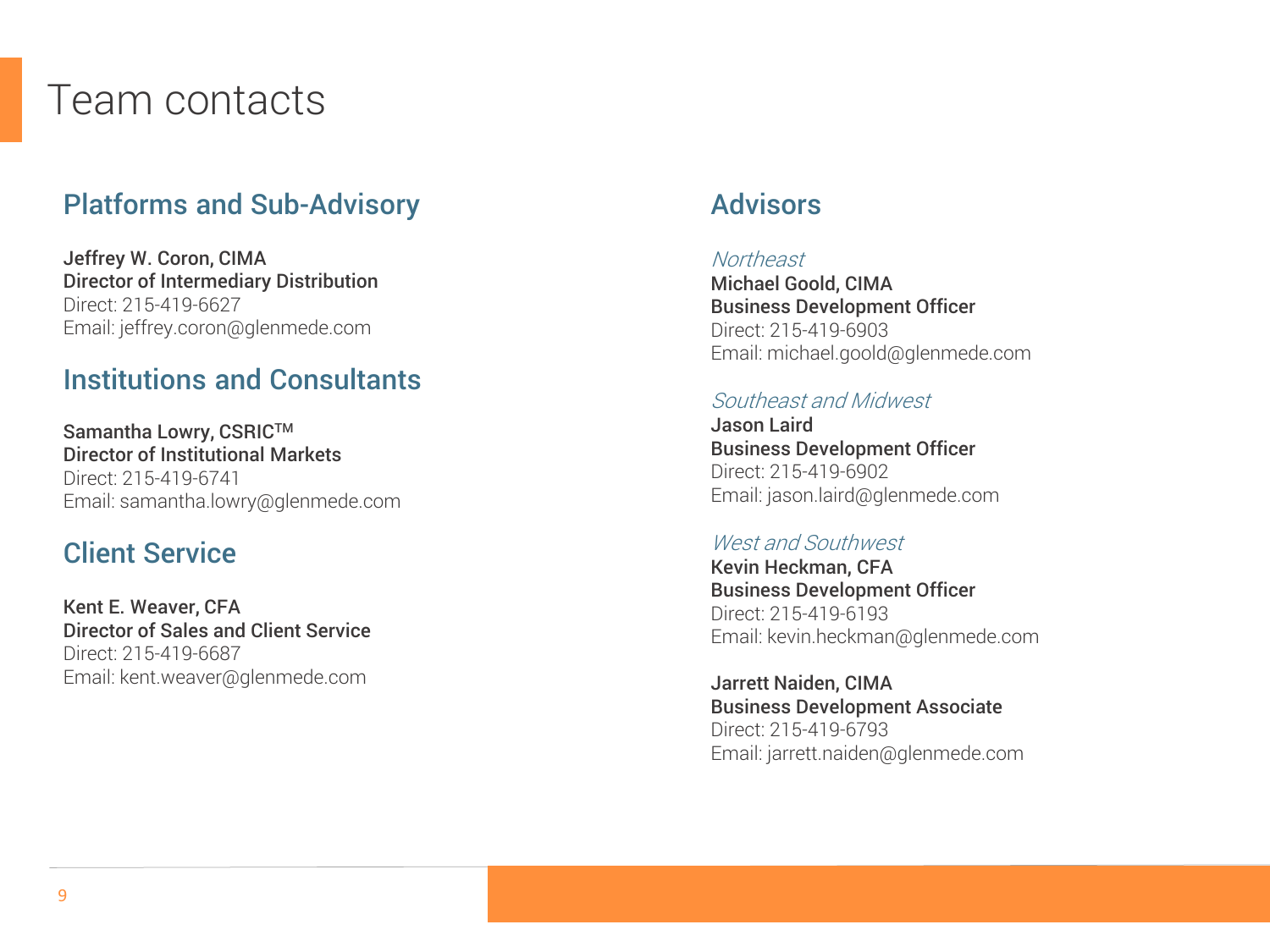# Additional information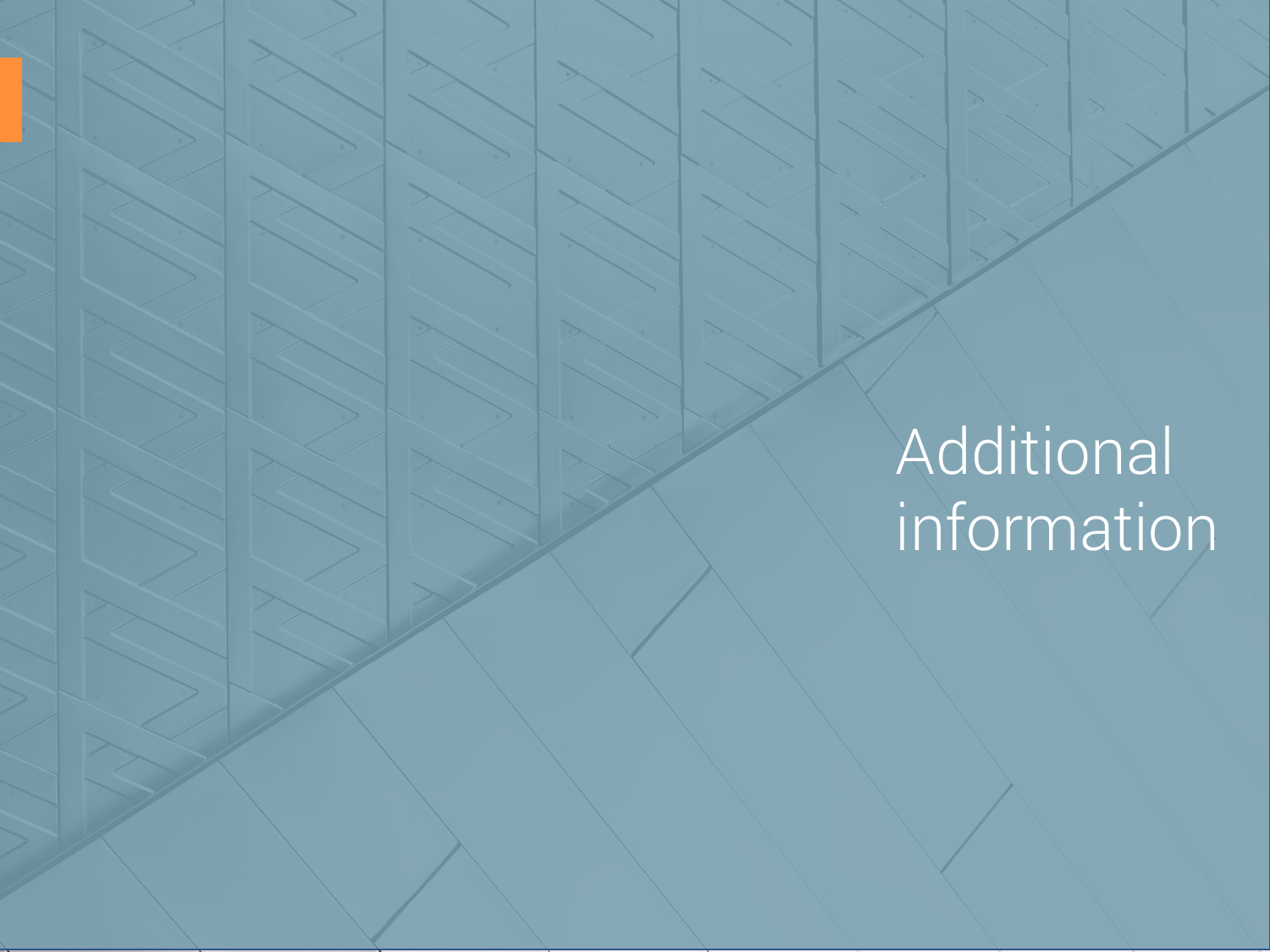# Composite Performance Presentation

### Small Cap Equity Composite **April 1, 1991 through December 31, 2019** April 1, 1991 through December 31, 2019

| Period    | <b>Returns</b><br>Gross of Fees<br>$(\%)$ | <b>Returns Net</b><br>of Fees $(\%)$ | Russell 2000<br>Index (%) | Composite<br>3YR Std<br><b>Deviation</b> | Russell 2000<br>3YR Std<br><b>Deviation</b> | Number of<br><b>Accounts</b> | Composite<br>Market Value<br>(Smillions) | <b>Total Firm</b><br><b>Market Value</b><br>(Smillions) | Percentage | <b>Internal Std</b><br>of Firm Assets Deviation (%) |
|-----------|-------------------------------------------|--------------------------------------|---------------------------|------------------------------------------|---------------------------------------------|------------------------------|------------------------------------------|---------------------------------------------------------|------------|-----------------------------------------------------|
| 2019 Year | 22.20                                     | 21.01                                | 25.53                     | 17.0%                                    | 15.7%                                       | 24                           | 2,188                                    | 15,063                                                  | 15%        | 0.12                                                |
| 2018 Year | (15.08)                                   | (15.93)                              | (11.01)                   | 16.4%                                    | 15.8%                                       | 37                           | 2.713                                    | 14,589                                                  | 19%        | 0.14                                                |
| 2017 Year | 16.79                                     | 15.64                                | 14.65                     | 14.0%                                    | 13.9%                                       | 42                           | 3,731                                    | 17,598                                                  | 21%        | 0.05                                                |
| 2016 Year | 19.16                                     | 17.99                                | 21.31                     | 15.7%                                    | 15.8%                                       | 26                           | 3,063                                    | 14,642                                                  | 21%        | 0.04                                                |
| 2015 Year | (2.06)                                    | (3.03)                               | (4.41)                    | 14.5%                                    | 14.0%                                       | 14                           | 2,398                                    | 13,053                                                  | 18%        | 0.04                                                |
| 2014 Year | 4.00                                      | 2.98                                 | 4.90                      | 13.3%                                    | 13.1%                                       | 12                           | 1,855                                    | 9,753                                                   | 19%        | 0.01                                                |
| 2013 Year | 49.23                                     | 47.80                                | 38.82                     | 16.9%                                    | 16.4%                                       | 10 <sup>°</sup>              | 1.033                                    | 7.147                                                   | 14%        | 0.06                                                |
| 2012 Year | 17.79                                     | 16.64                                | 16.35                     | 20.3%                                    | 20.2%                                       | < 5                          | 420                                      | 5,929                                                   | 7%         | N/A                                                 |
| 2011 Year | 1.02 <sub>1</sub>                         | 0.01                                 | (4.18)                    | 25.1%                                    | 25.0%                                       | < 5                          | 261                                      | 5,243                                                   | 5%         | N/A                                                 |
| 2010 Year | 28.54                                     | 27.29                                | 26.85                     |                                          |                                             | < 5                          | 180                                      | 4,992                                                   | 4%         | N/A                                                 |

| Annualized Performance - Period Ending December 31, 2019 |                           |            |              |  |
|----------------------------------------------------------|---------------------------|------------|--------------|--|
|                                                          | Return $(\%)$             | Return (%) | Russell 2000 |  |
| Period                                                   | Gross of Fees Net of Fees |            | Index (%)    |  |
| 1 Year                                                   | 22.20                     | 21.01      | 25.53        |  |
| 3 Year                                                   | 6.62                      | 5.57       | 8.59         |  |
| 5 Year                                                   | 7.18                      | 6.12       | 8.23         |  |
| 10 Year                                                  | 12.88                     | 11.77      | 11.83        |  |
| Since Inception                                          | 11.09                     | 10.25      | 9.76         |  |

### Separate Account Fee Schedule:

| First \$20 million | 1.00% on market value    |
|--------------------|--------------------------|
| Next \$30 million  | 0.80% on market value    |
| Thereafter         | $0.70\%$ on market value |

### Past performance is not indicative of future performance.

Glenmede Investment Management, LP (the "Firm" or GIM) claims compliance with the Global Investment Performance Standards (GIPS®) and has prepared and presented this report in compliance with the GIPS standards. Glenmede Investment Management, LP has been independently verified for the period of 01/01/1993 to 06/30/2019. The verification reports are available upon request. Verification assesses whether (1) the firm has complied with all the composite construction requirements of the GIPS standards on a firm-wide basis and (2) the firm's policies and procedures are designed to calculate and present performance in compliance with the GIPS standards. Verification does not ensure the accuracy of any specific composite presentation.

Glenmede Investment Management, LP, a registered Investment Advisor, is an affiliate of the Glenmede Trust Company, NA (GTC). Effective January 1, 2007, the Investment Product Management Group of GTC became Glenmede Investment Management, LP. All performance prior to January 1, 2007, shown here as the performance of GIM, was previously reported as the performance of the Investment Product Management Group of the Glenmede Trust Company. "Firm" assets are defined as all assets managed by the Glenmede Investment Management, LP. All returns are calculated in US Dollars. A complete list of firm composites and performance is available upon request.

The Small Cap Equity Composite objective is to provide maximum long-term total return consistent with reasonable risk to principal, by investing primarily in common stocks with market capitalization at the time of purchase less than the maximum capitalization permitted for a stock in the Russell 2000 Index.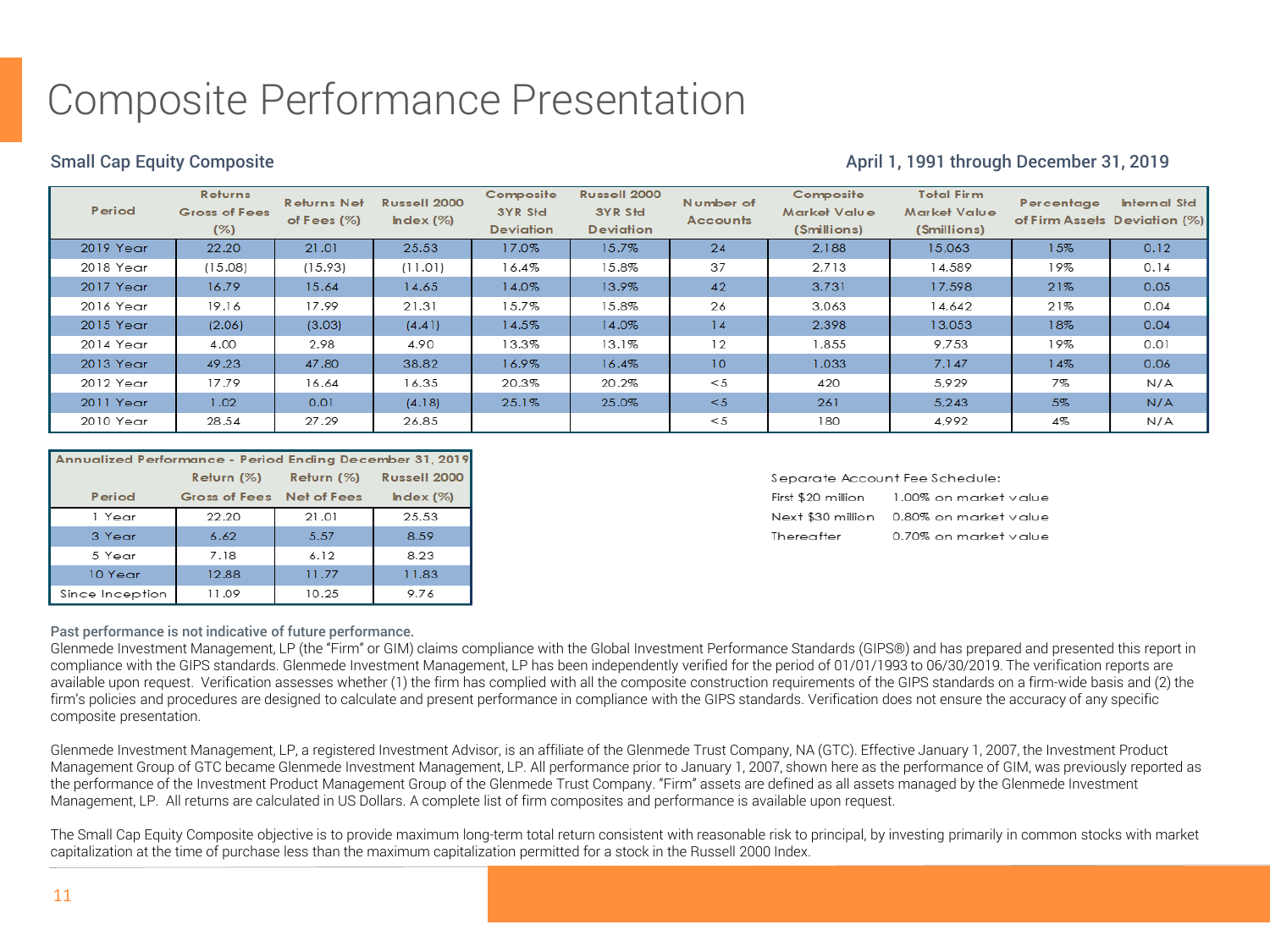# Composite Performance Presentation

### Small Cap Equity Composite

The composite was created on 05/01/2000 and has an inception date of 04/01/1991. The composite is comprised of all the Glenmede Investment Management, LP Small Cap nonrestricted, discretionary and actively managed accounts over \$1 million. Prior to 01/01/2013, the minimum market value was \$5 million. Accounts are included in the composite beginning with the first full month of performance through the last full month of performance. Prior to 04/01/2017, accounts were included with the first full quarter of performance. Accounts falling below the minimum or experiencing net cash flows of 30% or greater of beginning market value are excluded from the composite for that month. Performance results are calculated on a total return basis and include all realized and unrealized capital gains and losses as well as dividends and interest. Portfolios in the composite presented record transactions based on trade date. Portfolio performance calculations are time-weighted to account for periodic contributions and withdrawals. Composite returns consist of size-weighted portfolio returns using beginning of period values to weight portfolio returns. Monthly linking of interim performance results is used to calculate year-to-date and annual returns. All of the composite's valuations and returns are computed and stated in U.S. Dollars. Additional information regarding the Firm's policies for valuing portfolios, calculating performance and preparing compliant presentations, is available upon request. The gross of fee returns reflect composite performance results that include transaction costs. Net of fee returns reflect composite performance results that have been adjusted to reflect a deduction for investment management fees at the highest model rate of 1.00% reflected on the performance presentation.

Internal Standard Deviation measures the consistency of a composite's performance results with respect to the individual portfolio returns within that composite. The dispersion of the gross returns of each composite is calculated by the asset-weighted deviation method. Only portfolios that have been managed for the full period have been included in the presented dispersion calculations of each composite. For periods with five or fewer portfolios, disclosure of dispersion and the number of accounts is not presented. The three-year annualized expost standard deviation measures the variability of the gross composite and index returns over the preceding 36-month period.

The Russell 2000 Index is an unmanaged, market value weighted index, which measures performance of the 2,000 companies that are between the 1,000th and 3,000th largest in the market. One cannot invest directly in an index.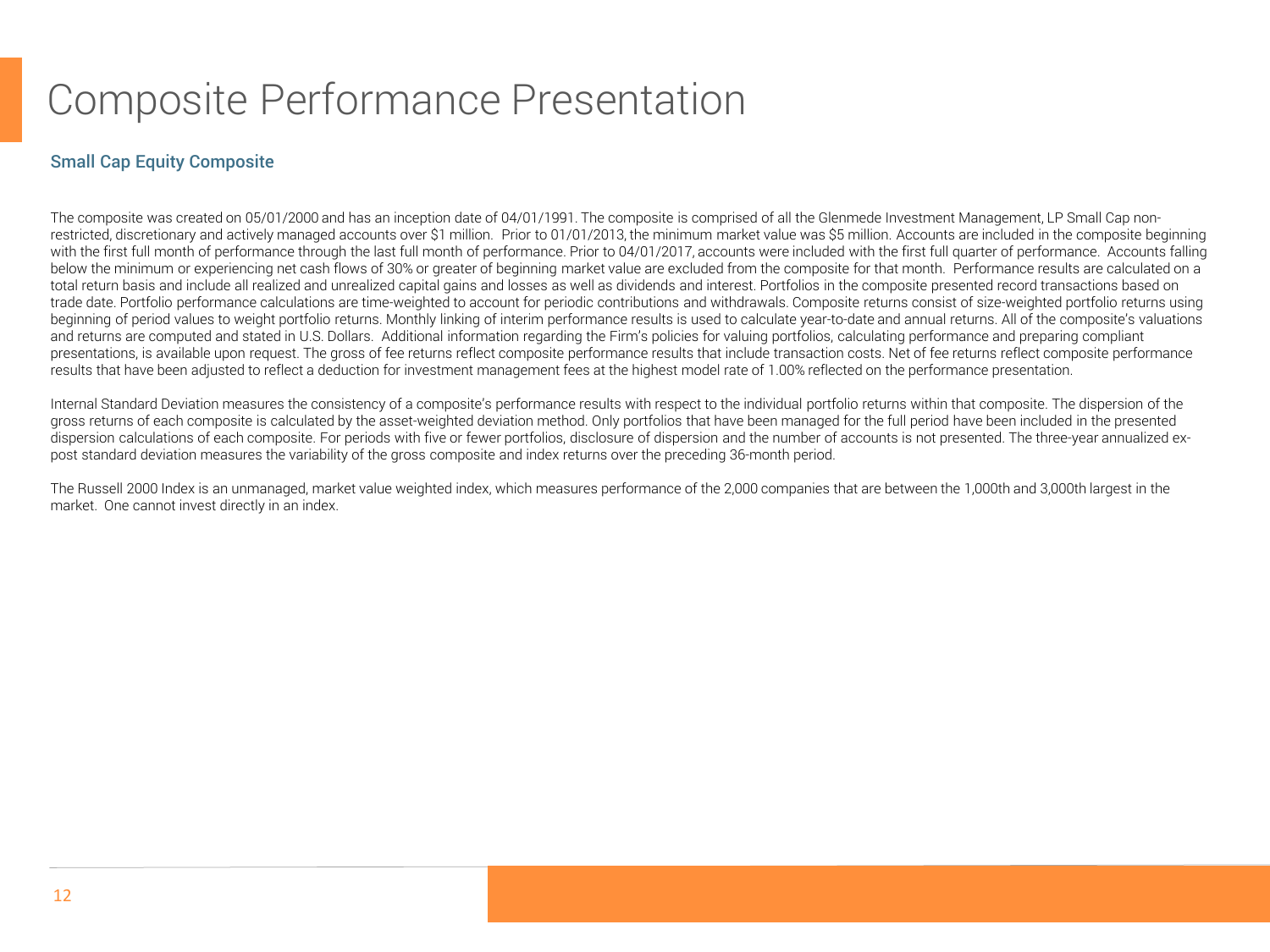# **Disclosures**

### Past performance is not indicative of future results.

All materials presented herewith are illustrative and for discussion purposes with professional or sophisticated investors. This information contains confidential and proprietary information of Glenmede Investment Management, LP ("GIM") and should be shared only with those persons assisting a prospect or investor with the selection of managers or investment strategies who agree to keep it confidential. This document should not be circulated to anyone else without the expressed approval of GIM.

Nothing in this document alters the terms and conditions of the relationship between GIM and its client, which are governed by the Investment Management Agreement or other similar documentation. It is not a specific offer of services.

This document has no regard to the specific investment objectives, financial situation or particular needs of any recipient and is not a solicitation or offer to buy or sell securities. Though all factual information herein was gathered in good faith and is believed to be accurate, no representation or warranty is provided in relation to the accuracy or reliability, nor is this document intended to be a complete statement or summary of the markets, securities, risks or developments referred to. This material should not be regarded by recipients as a substitute for the exercise of their own judgement. Opinions or objectives expressed herein are the current opinions or objectives as of the dates indicated, and may differ from those expressed by other persons or business units affiliated with GIM, which may use different assumptions or criteria. GIM is under no obligation to update opinions as they change.

References to the manager's investment process and objectives, including but not limited to investment screens, portfolio constraints and risk control are intended to provide the recipient with an idea of the portfolio manager's goals. There is not a guarantee of such goals will not be changed, or that the current goals can be achieved. No investment is without risk.

All performance results reported are historical. PAST PERFORMANCE IS NOT INDICATIVE OF FUTURE RESULTS. Unless otherwise indicated, performance numbers included herein are reported gross of management fees. You will be charged management fees and management and other fees reduce returns. To see the performance of the relevant composite net of a standardized set of fees, see the GIPS Compliant Presentation on the prior page. Performance of individual accounts during the indicated period may be lower or higher than the performance in the composite.

Price to Earnings (P/E): ratio of stock price to earnings. 3-Year EPS Growth: historical earnings per share growth over the last 3 years. Return on Equity (ROE): net income divided by equity. Free Cash Flow Yield: an indicator that compares free cash flow and market cap. It is a representation of the income (free cash flow) created by an investment. A yield of 12 percent means that a company is generating 12 percent of its Market Capitalization in free cash flow yearly. Dividend Yield: a dividend expressed as a percentage of a current share price.